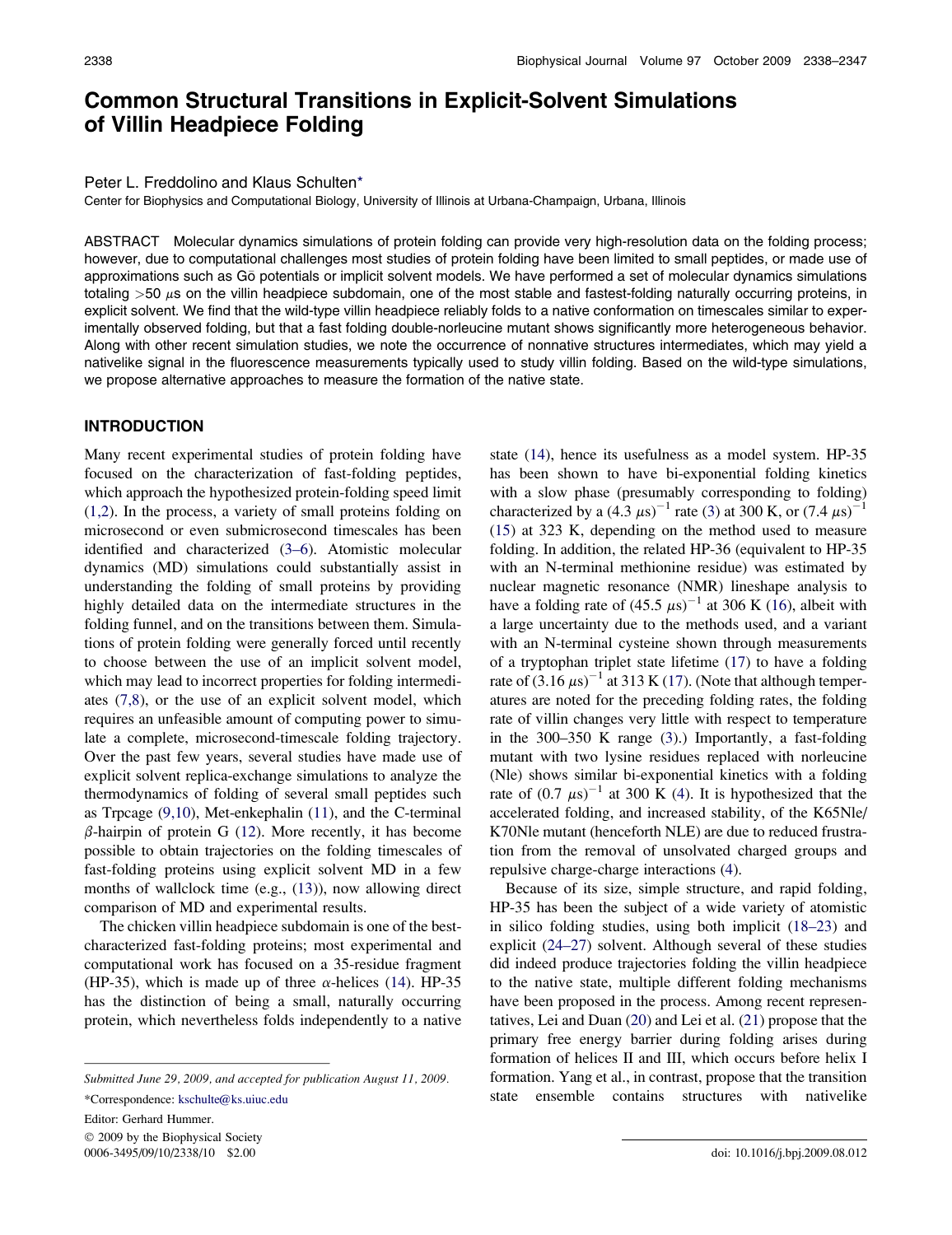<span id="page-1-0"></span>conformations of helices I and II [\(22](#page-8-0)), and Zagrovic et al. ([25\)](#page-8-0) observed a majority of (short) trajectories trapped in an intermediate after secondary structure formation where F76 forms incorrect contacts with the phenylalanine residues of the hydrophobic core, an observation also made in an early 1- $\mu$ s villin trajectory ([24\)](#page-8-0).

With the exception of an impressive series of simulations by Ensign et al. on NLE [\(26](#page-8-0)) and a massively parallel study with trajectories only a few tens of nanoseconds in length ([27\)](#page-8-0), all MD simulations of the villin headpiece which have reached native states have used implicit solvent models, and as noted above, thus run the risk of altered relative stabilities in intermediate states. We report here a series of three  $\sim$ 7- $\mu$ s folding simulations of the N68H mutant of HP-35 (henceforth WT) and an additional six simulations of NLE, lasting a total of  $>50 \mu s$ . All three WT simulations reach a native state after 5.6–8.2  $\mu$ s of simulation; two of the three remain stable in this state for at least one additional  $\mu$ s, while the third instead enters a stable near-native state (average  $C_{\alpha}$ -RMSD to the crystal structure under  $2.5 \text{ Å}$ ). In addition, all three trajectories show very similar pathways at the final stages of folding, although there is substantial variability in the path followed up to that point, in agreement with energy landscape theory ([28\)](#page-8-0). In all three cases, we observed early secondary structure formation and hydrophobic collapse, followed by the presence of a varied array of metastable, interconverting conformations, including one (referred to as the flipped state) with correct secondary structure but incorrect relative orientations of the helices. The final transition to the native state occurs after the helices in the flipped state dissociate from each other to yield an open intermediate with a very high radius of gyration; after closure of this intermediate to a nativelike structure, the protein rapidly reaches a native state. More variation is observed for the NLE trajectories, where two trajectories fold to native or near-native states and the others become trapped in misfolded states. Based on the novel folding pathway observed in our simulations, we propose experimental observables, which could be used to test our proposed folding mechanism and better monitor the folding process of the villin headpiece subdomain; we also propose mutations that would be expected to accelerate folding by reducing energetic frustration due to nonnative interactions.

### METHODS

Molecular dynamics simulations were performed with a development version of NAMD 2.7 [\(29](#page-8-0)). Simulations were performed using Langevin dynamics with a damping constant of 0.1  $ps^{-1}$ ; constant pressure simula-tions also used a Nosé-Hoover Langevin piston barostat ([29\)](#page-8-0) with a pressure of 1.0 atm, period of 200.0 fs, and decay rate of 100.0 fs, with isotropic cell scaling. Multiple time stepping was employed, with an integration timestep of 2.0 fs, short-range forces evaluated every timestep, and long-range electrostatics evaluated every three timesteps. Cutoffs for short-range interactions are shown in Table 1; long-range electrostatics were calculated using particle-mesh Ewald with 64 grid points along each axis. All bonds involving hydrogen in the protein were constrained using RATTLE [\(30\)](#page-8-0), and water geometries were maintained using SETTLE ([31\)](#page-8-0). A temperature

TABLE 1 Summary of simulations performed, including notation for each simulation that will be used throughout the text

|               | Duration  |              |              | Cutoff        |            | Min.<br>$C_{\alpha}$ -RMSD |
|---------------|-----------|--------------|--------------|---------------|------------|----------------------------|
| Name          | Variant   | (ns)         | Conformation | $(\check{A})$ | Ensemble   | $(\check{A})$              |
| WT-NAT        | WТ        | 280          | Crystal      | 7.0/8.0       | <b>NVT</b> | 0.46                       |
| NLE-NAT       | NLE       | 250          | Crystal      | 7.0/8.0       | <b>NVT</b> | 0.47                       |
| WT-FOLD1      | <b>WT</b> | 7010         | Extended     | 7.0/8.0       | <b>NVT</b> | 0.46                       |
| WT-FOLD2      | WТ        | 8892         | Extended     | 10.0/12.0     | <b>NPT</b> | 0.81                       |
| WT-FOLD3      | <b>WT</b> | 7584         | Extended     | 7.0/8.0       | <b>NVT</b> | 0.45                       |
| NLE-FOLD1     | NLE.      | 3000         | Extended     | 7.0/8.0       | <b>NVT</b> | 0.49                       |
| NLE-FOLD2 NLE |           | 3000         | Extended     | 7.0/8.0       | <b>NVT</b> | 2.83                       |
| NLE-FOLD3 NLE |           | 8126         | Extended     | 7.0/8.0       | <b>NVT</b> | 1.22                       |
| NLE-FOLD4     | NLE       | 4330         | Denatured    | 7.0/8.0       | <b>NVT</b> | 3.46                       |
| NLE-FOLD5 NLE |           | 5410         | Denatured    | 7.0/8.0       | <b>NVT</b> | 3.16                       |
| NLE-FOLD6 NLE |           | 7496         | Denatured    | 7.0/8.0       | <b>NVT</b> | 3.63                       |
| Total         |           | 55.4 $\mu$ s |              |               |            |                            |

The ''Cutoff'' column gives the switching distance and cutoff used.

of 300 K was assumed unless otherwise noted. The CHARMM22 force field with CMAP corrections [\(32](#page-8-0)) was used for the protein and ions. Coordinates were written once every 6.0 ps.

The initial HP-35 structure was taken from PDB code 1YRF [\(33](#page-8-0)), with arbitrarily chosen rotamers for side chains with multiple positions. This structure is referred to as the crystal structure throughout. The initial structure was placed in a box of 9607 TIP3P water molecules and neutralized with 200 mM NaCl using VMD [\(34\)](#page-8-0). The structure was then subjected to 6000 steps of conjugate gradient minimization, and equilibrated for 200 ps with harmonic restraints applied to all protein heavy atoms and for 2.0 ns with no restraints; these equilibrations occurred at constant pressure and with a Langevin damping constant of 5.0  $ps^{-1}$  and involved  $\sim$ 30,000 atoms. The resulting equilibrated structure is referred to as ''Crystal'' in Table 1, and its periodic cell size  $(66.25 \text{ Å } \text{along each axis})$  was assumed for all NVT WT simulations. A fully extended starting structure for folding simulations was generated from the WT villin sequence by setting all backbone  $(\phi, \psi)$  angles to (-135,135) and then equilibrating the resulting structure for 100 ps.

The reference structure of the K65Nle/K70Nle [\(4](#page-8-0)) mutant (NLE) was generated by appropriately modifying the same structure as used for the WT simulations. Standard CHARMM22 parameters for aliphatic groups were used for the terminal portion of the norleucine side chain. The NLE structure was then equilibrated using the same protocol as the WT crystal structure, and the resulting periodic cell size  $(66.30 \text{ Å})$  was assumed for all constant volume NLE simulations. For several runs using the double norleucine mutant, a thermally denatured conformation was used instead (see Table 1). This conformation was obtained by beginning simulation from the crystal structure and running for 100 ns at 450 K and 60 ns at 500 K. The denatured structure has no secondary structure (as calculated by STRIDE  $(35)$  $(35)$ , and has a backbone atom RMSD of 12.6 Å to the crystal structure, and  $Q_{res}$  ([36](#page-8-0)) of 0.1439.

Clustering analysis was performed using the g\_cluster program of GRO-MACS 3.3 [\(37](#page-8-0)) with the GROMOS clustering method [\(38](#page-8-0)). Frame-frame RMSDs were calculated using all heavy atoms except those that are chemically identical to another atom in the same residue.

## RESULTS

To confirm the stability of the villin headpiece crystal structure with the simulation parameters employed, simulations of 280 ns and 250 ns were performed starting from the WT and NLE crystal structures, respectively (see Table 1 for all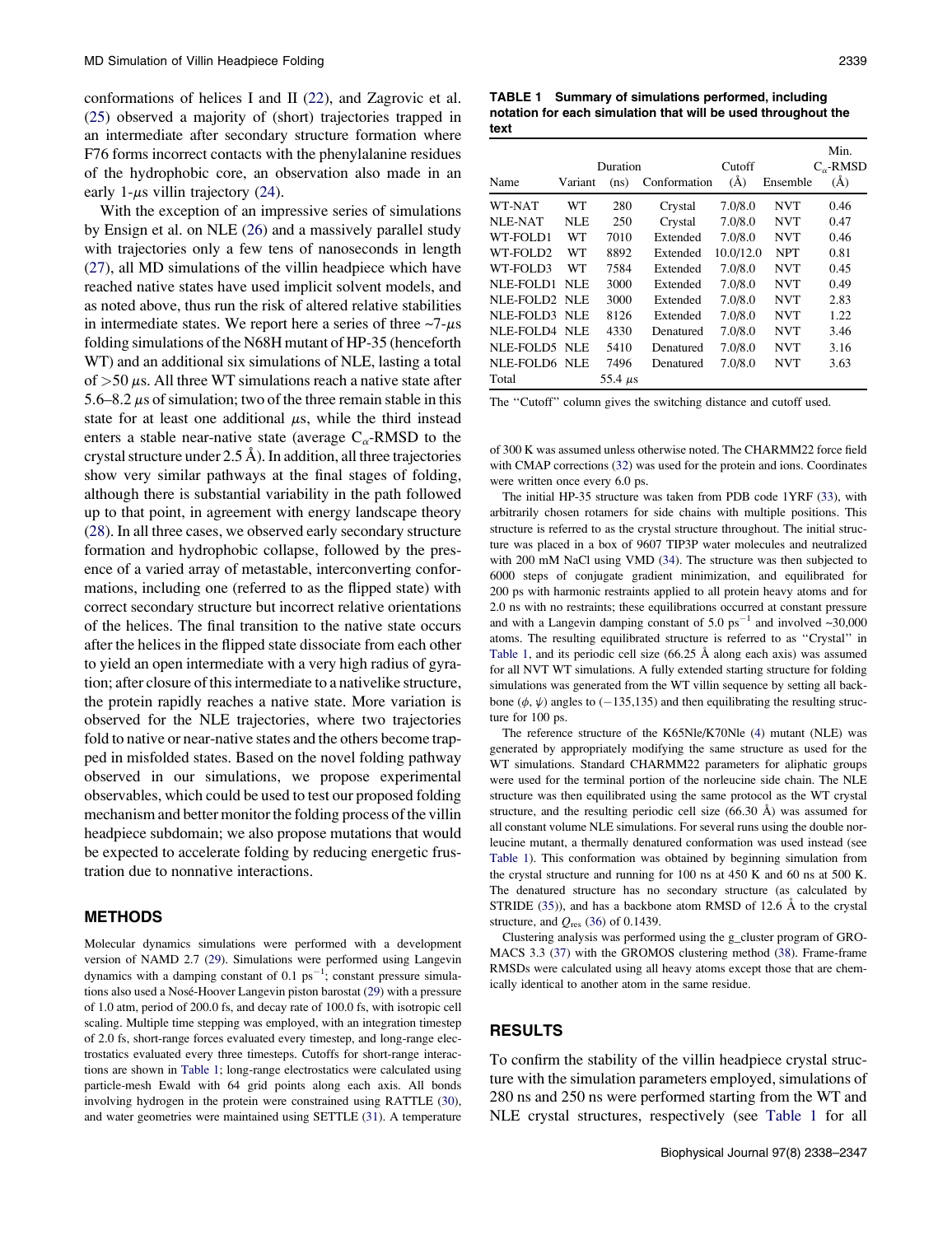simulation notation). In both cases, the crystal structures were stable over the simulated timescales, with average  $(\pm$  standard deviation) C<sub> $\alpha$ </sub>-RMSD values to the crystal structure of 1.54  $\pm$  0.37 and 1.61  $\pm$  0.44 Å for the WT and NLE cases, respectively.

## WT villin folding simulations

We performed three folding simulations of WT villin headpiece starting from a fully extended conformation (see [Table](#page-1-0) [1](#page-1-0)); all three trajectories reach folded conformations within 5.6–8.2  $\mu$ s. Here we define a single frame as folded (or in the native state) if its  $C_{\alpha}$ -RMSD to the crystal structure is  $\langle 2.0 \text{ Å},$  and treat the trajectory as having reached a folded state if its distributions of  $C_{\alpha}$ -RMSD and  $Q_{res}$  [\(36](#page-8-0)) values reach those of the crystal structure simulation. These values are shown along with the secondary structure for each trajectory in Fig. 1; a set of other quantities of interest (such as radius of gyration) are shown in [Fig. S1](#page-7-0) in the [Supporting](#page-7-0) [Material.](#page-7-0) In each case, the simulation was continued for  $0.5-1.0 \mu s$  after the folding event to assess the stability of the folded structure that was reached. WT-FOLD1 and WT-FOLD3 remain folded once they reach a native state, with the exception of a short return to a near-native state in WT-FOLD1 at  $\sim 6.6 \mu s$ . WT-FOLD2 instead briefly reaches the native state at  $\sim$ 8.2  $\mu$ s and then settles in a near-native state for the duration of the simulation (although even during the latter period many individual conformations satisfy our native state criteria). The deviations between the near-native state in WT-FOLD2 and the crystal structure are mostly in the N- and C-terminal residues; exclusion of the first and last residues from  $C_{\alpha}$ -RMSD calculations (as in ([20\)](#page-8-0)) yields an average RMSD of  $~1.65$  Å and minimum RMSD of 0.55 Å for the near-native state.

All three WT folding trajectories show a similar order of events along the folding pathway: the protein undergoes a rapid collapse over the first  $1-2 \mu s$ , although the solventexposed hydrophobic surface area does not reach nativelike values (see [Fig. S1\)](#page-7-0); in addition, during this collapse, helices I and III form (accompanied, in some cases, by helix II). The protein then has a long dwell time  $(\sim 5 \mu s)$  in a series of interconverting nonnative states. To identify significant intermediate states, clustering analysis was performed on each trajectory (see [Methods](#page-1-0)). The highly occupied clusters and plots of the cluster occupied throughout the WT simulations are shown in [Fig. S2.](#page-7-0) The complete folding trajectories of WT-FOLD1, WT-FOLD2, and WT-FOLD3 are shown in three respective movies supplied in the [Supporting Material](#page-7-0).

In each WT trajectory, a long-lived intermediate state eventually forms where native or nearly native secondary structure has formed, but helix I is flipped relative to the rest of the protein, such that the N-terminus is directed away from the C-terminus, and the hydrophobic face of helix I is rotated away from the protein's center (clusters 1, 3, and 6 in WT-FOLD1; 2 and 14 in WT-FOLD2; and 3 and 16 in



FIGURE 1 Progress of the WT folding simulations. (a)  $C_{\alpha}$ -RMSD and Q<sub>res</sub> relative to the 1YRF crystal structure; running averages over 30 ns are shown in red, and the range defined by the mean  $\pm$  two standard deviations from simulation WT-NAT as blue bars. (b) Secondary structure throughout the WT folding trajectories. The secondary structure of the crystal structure is shown at left.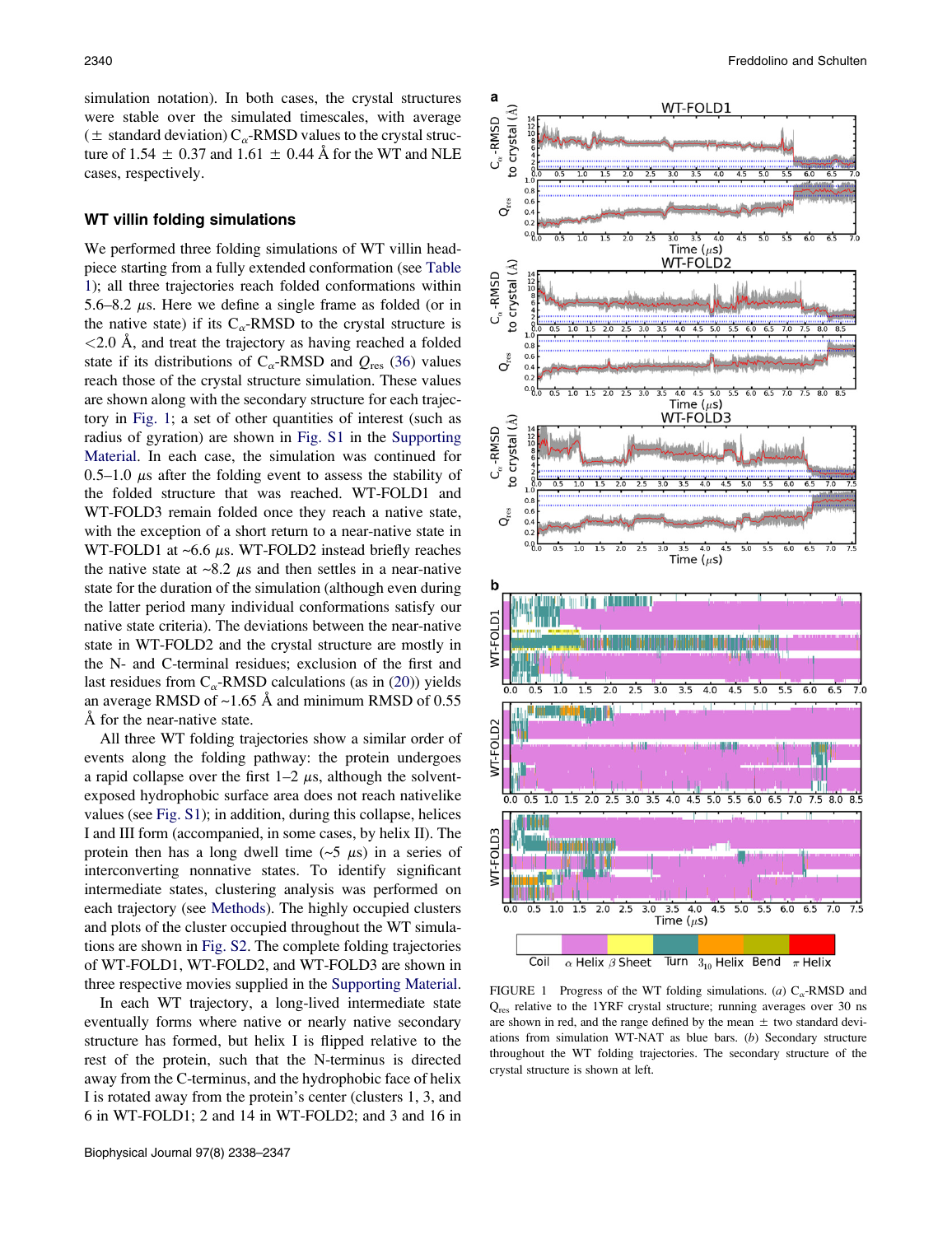WT-FOLD3). This conformation is discussed in more detail below under Common Interactions in Folding Intermediates, and could represent either an obligatory intermediate occurring near the final stages of most folding trajectories, or a frequently encountered kinetic trap resulting from residual frustration in the protein. The nature of the long-lived intermediate varies somewhat between simulations: The intermediate state in WT-FOLD1 generally contains a well-packed hydrophobic core, whereas cluster 2 of WT-FOLD2 and cluster 3 of WT-FOLD3 are mostly open, although they interconvert rapidly with clusters (14 and 16, respectively, for WT-FOLD2 and WT-FOLD3), which have significantly more helix I-helix III contacts. A similar, shorter-lived semiopen state occurs in simulation WT-FOLD1 (clusters 8 and 13). Despite the presence of similar long-lived intermediates in all three cases, the paths followed by the three trajectories before the flipped state (and nature of other transient intermediates) are quite different. WT-FOLD1 shows mostly disordered (and short-lived) structures until the flipped intermediate is reached; WT-FOLD2 fluctuates rapidly between several conformations containing a single joint helix in place of helices I and II; and WT-FOLD3 progresses through a series of intermediate states with lifetimes on the order of hundreds of nanoseconds and a variety of two-helix and three-helix architectures (including several transient occurrences of the flipped conformation).

The eventual transition to a folded structure occurs immediately after an event in which the secondary structure elements lose the majority of their contacts with one another, and the protein is observed to take on an extended conformation (albeit with mostly intact secondary structure, with some transient losses of helical character in helix II and, in one case, the N-terminal half of helix I). In the process, a large number of nonnative contacts that had been present throughout the trajectory are replaced with native contacts due to correct relative arrangement of the helices, allowing rapid subsequent formation of the native state. The path followed by each trajectory during the transition is shown in [Fig. S3.](#page-7-0) The appearance of such similar conformational transitions immediately before formation of the native state, and the microsecond or longer dwell time in a flipped conformation in all WT trajectories, strongly suggest that either the dissociation or reassociation event is the rate-limiting step in folding, corresponding to the presence of one long relaxation time in temperature-jump experiments [\(3](#page-8-0)).

#### NLE mutant folding simulations

Significantly more variability was observed in the case of the NLE mutant; while one trajectory (NLE-FOLD1) folded to a native state in  $\approx 2.5$   $\mu$ s, only one other trajectory, NLE-FOLD3, even reached a near-native state. NLE-FOLD3 showed near-native conformations after  $\langle 1.3 \mu s, \text{ and again} \rangle$ after 7.1  $\mu$ s, but we do not consider the protein to have reached the native state since the distribution of folding observables does not match that from the crystal structure simulation NLE-NAT.  $C_{\alpha}$ -RMSD values throughout the NLE trajectories are shown in [Fig. 2,](#page-4-0) and a number of other properties are shown in [Fig. S4](#page-7-0) and [Fig. S5](#page-7-0). Clustering analysis was performed as for the WT simulations, with highly populated clusters presented in [Fig. S6](#page-7-0).

The trajectories that do reach native or near-native states, NLE-FOLD1 and NLE-FOLD3, do so through different mechanisms than seen for WT HP-35. Most notably, in neither case does a flipped conformation similar to the prefolded state from the WT simulations form. Instead, the initial hydrophobic collapse and secondary structure formation occur with the formation of the correct relative positioning of secondary structure elements, likely because of the formation of a nativelike hydrophobic core much earlier in NLE-FOLD1 and NLE-FOLD3 than in the WT trajectories. Aside from the native conformation (cluster 1) observed in simulation NLE-FOLD1, a commonly observed nearnative state occurred which differs only from the native state in that helix I is rotated further away from helix III (clusters 3, 5, and 10 in NLE-FOLD1, and 1 and 3 in NLE-FOLD3). This near-native conformation appears to be stabilized by hydrophobic effects, as it allows the norleucine residues to be more closely associated with the hydrophobic core than they are in the native state (see Fig.  $S7$  b). The increased burial of the Nle residues is apparent in [Fig. S4](#page-7-0), which shows that the near-native conformation taken by NLE-FOLD3 has significantly more burial of the hydrophobic Nle residues than occurs in the crystal structure simulation (NLE-NAT).

Of the NLE trajectories that fail to even reach a nearnative state, three (NLE-FOLD2, NLE-FOLD4, and NLE-FOLD5) of the four trajectories are dominated by conformations in which helix I and helix II are merged to form a single long helix (see Fig.  $S7$  c), reminiscent of the dominant early intermediate from WT-FOLD2. The Nle mutations again appear to play a key role in stabilizing the favored conformations, as they show lower levels of exposed hydrophobic surface area than those observed in the crystal structure simulation (NLE-NAT). The remaining trajectory, NLE-FOLD6, forms nativelike secondary structure in helix I and helix III rather than an extended helix I/II, but still does not reach a native or near-native state, instead settling into a series of conformations where Nle65/Nle70 are surrounded by the residues at the center of the crystal structure hydrophobic core (F47, F51, F58, L61).

#### Folding rates and experimental observables

Temperature-jump experiments probing the quenching of W64 fluorescence by H68 have yielded folding rates at 300 K of  $(4.3 \pm 0.6 \,\mu s)^{-1}$  for the WT (N68H) variant and  $(0.73 \pm 0.03 \mu s)^{-1}$  for the NLE variant of HP-35 [\(3,4\)](#page-8-0); on the other hand, recent experiments instead monitoring absorption at 1632 cm<sup>-1</sup> yielded a folding rate of  $(7.4 \ \mu s)^{-1}$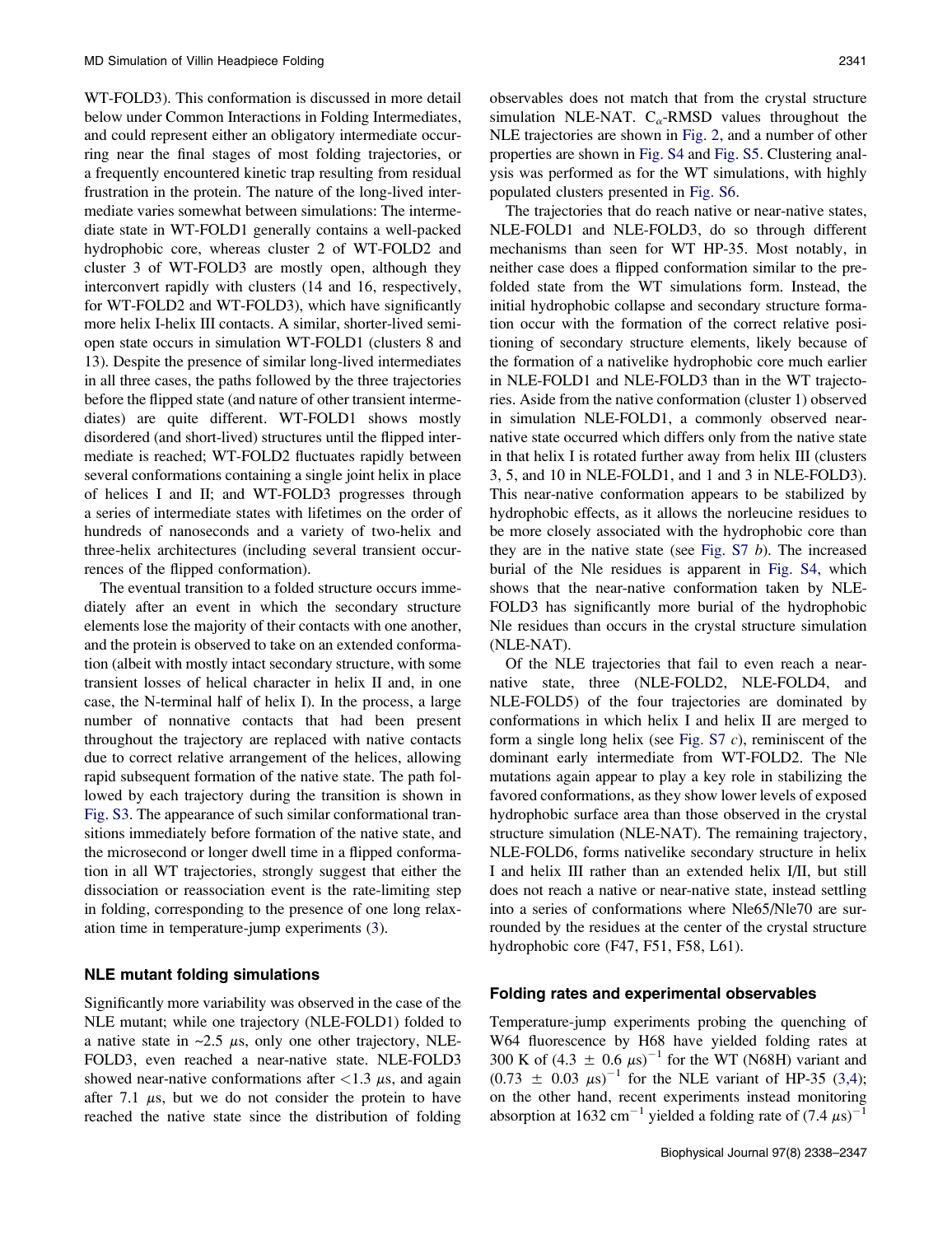<span id="page-4-0"></span>

FIGURE 2  $C_{\alpha}$ -RMSD to the crystal structure throughout the NLE folding trajectories. The mean  $\pm$  2 standard deviations of values from simulation NLE-NAT are shown as dotted lines, and an average over 30 ns is shown as a red line.

at  $\sim$ 333 K ([15\)](#page-8-0). Variations between simulated and experimental folding rates can be attributed to factors including inaccuracies in the MD potential used, characteristics of the chosen starting structure for the simulations ([26\)](#page-8-0), the low effective viscosity of MD water models [\(39,40\)](#page-8-0), and possible discrepancies between the relaxation time of experimental observables and the actual folding process ([26](#page-8-0)). The use of a thermostat (and, in the case of WT-FOLD2, a barostat) could also alter the simulated folding kinetics, but a thermostat was necessary both to allow the use of multiple timestepping ([29\)](#page-8-0) and to avoid temperature changes during the (nonequilibrium) protein folding events observed in the simulations. Langevin thermostats can, in some cases, slow such relaxation processes as protein folding due to the frictional term present in the Langevin equation (studied in the implicit solvent case in [\(41](#page-8-0))). In this study, the kinetic effects of the thermostat were minimized by using a very low damping constant of 0.1  $ps^{-1}$ , which did not perturb the dynamics of a TIP3P water box (data not shown); however, minor effects on folding kinetics still cannot be ruled out.

The folding times exhibited by WT villin in our simulations  $(5.6, 8.2,$  and  $6.6 \mu s)$  are all longer than the experimentally characterized folding time measured based on W64-H68 quenching; given that the folding times for individual molecules should be roughly exponentially distributed, the significance of the observed difference is unclear. The direction of the discrepancy is opposed to what would be expected from arguments based solely on water viscosity, and thus other factors must be investigated. One possible explanation is the starting conformation used in the folding simulations: all three WT trajectories began from a fully extended conformation, whereas the denatured state of villin is expected on the basis of NMR results to have helical secondary structure in the region of helices I and II [\(42,43\)](#page-8-0), although it is not known whether the native helices are formed. We used an extended starting structure to avoid introducing a bias toward folding given that the nature of the unfolded structural ensemble is unknown; as noted above,  $1-2$   $\mu$ s are required for the initial formation of secondary structure elements in the WT folding simulations. Correction of our observed folding times by  $\sim$ 2  $\mu$ s yields folding times in good agreement with the experimentally observed range for the WT simulation (neglecting the effects of solvent viscosity), but it is unclear how appropriate such an ad hoc correction is. More information on the denatured state in villin folding kinetics experiments would be required to determine an appropriate time correction (and, perhaps more importantly, to provide a more realistic starting structure for further simulations). On the other hand, the folding times from simulation are in much better agreement with a rate of  $(7.4 \ \mu s)^{-1}$  obtained through global measurement of amide I peak relaxation ([15\)](#page-8-0); the latter rate was obtained at a higher temperature than the simulations, but the villin folding rate appears fairly insensitive to temperature in the vicinity of  $300-350$  K  $(3,15)$  $(3,15)$  $(3,15)$ .

In contrast to the WT trajectories, only one NLE simulation reached a native state, after  $\sim$ 2.5  $\mu$ s; a second trajectory also reached a near-native state after 1.3  $\mu$ s, but subsequently unfolded and again reached a near-native state after 7.1  $\mu$ s. While more rapid folding events were observed for the NLE mutant than the WT protein, given the experimentally observed folding rate of  $(0.7 \mu s)^{-1}$  and the duration of the NLE simulations most of the trajectories should have folded, even if a  $1-2 \mu s$ offset was allowed for formation of a realistic denatured state.

Aside from the obvious possibility of force-field inaccuracies overstabilizing nonnative states for the NLE mutant (as in ([13,44](#page-8-0))), it is also useful in light of recent simulations of the NLE mutant by Ensign et al. [\(26](#page-8-0)) to ponder the experimental observable being used to measure folding rates. For both the WT and NLE variants of HP-35, folding rates have been measured based on the quenching of W64 fluorescence by protonated H68 [\(3,4\)](#page-8-0). Since W64 and H68 reside one turn apart on helix III, it is possible that folding intermediates in which the first turn of helix III is formed are spectroscopically indistinguishable from the folded state [\(26](#page-8-0)). Indeed, in a large set of simulations of the NLE mutant from a variety of thermally denatured structures, Ensign et al. observed that estimating the folding time based on the population of nativelike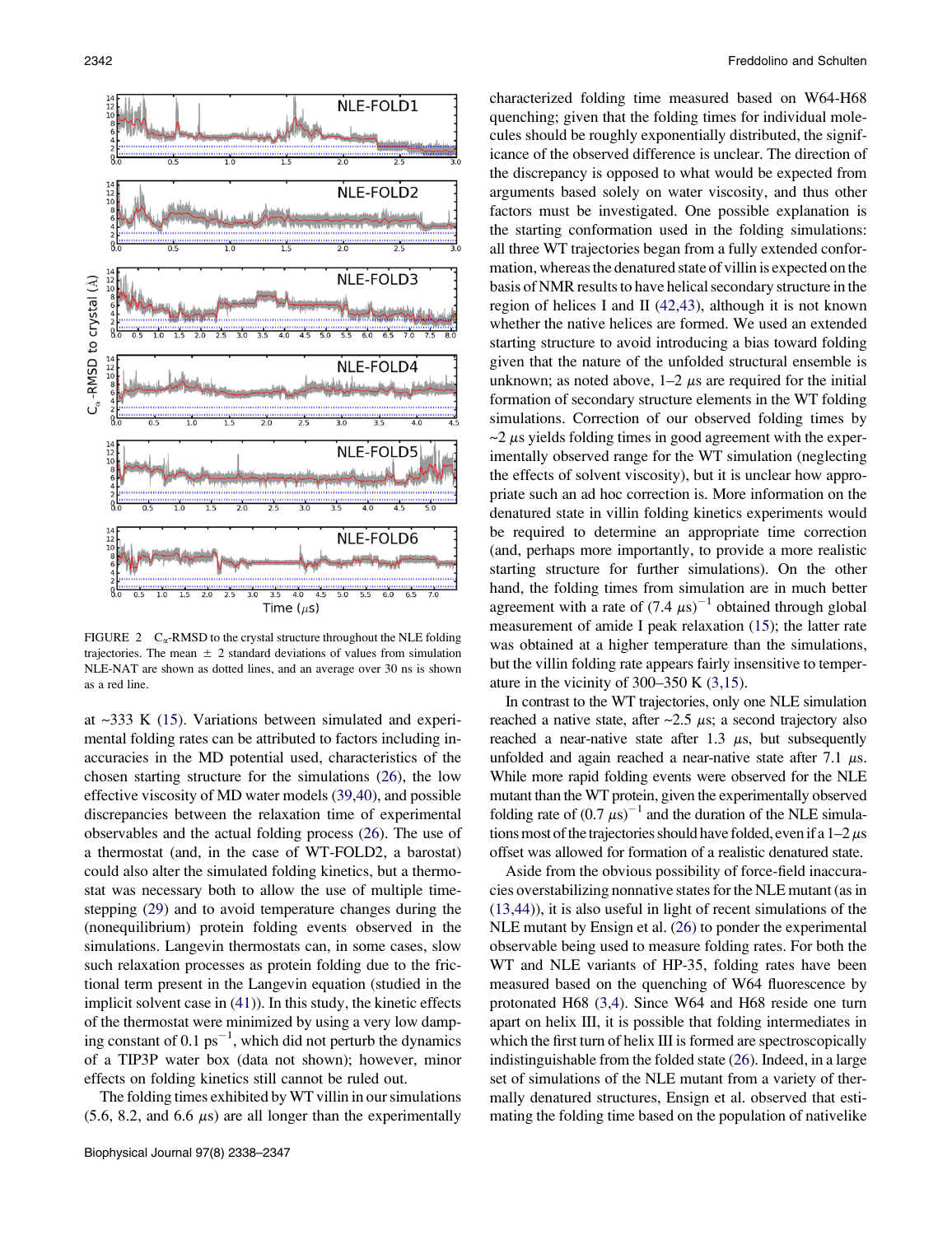W64-H68 interactions systematically yielded shorter folding times than do structural observables, because of the presence of nonnative states with nativelike local structure around the fluorescent probe ([26\)](#page-8-0). The possibility that measurements of W64-H68 quenching underestimate the folding time of villin is indirectly supported by recent measurements of a slower folding rate after the relaxation of a nonspecific, global observable [\(15](#page-8-0)). It is also unclear why results from NMR line shape analysis ([16\)](#page-8-0) yield folding kinetics an order of magnitude slower than other methods, although the authors of that report note that their estimate is based on an extrapolation from experiments with high denaturant concentrations and thus carries a large uncertainty ([16\)](#page-8-0), and thus the disagreement may not be significant.

The distance between the centers of mass of the W64 and H68 ring systems throughout the simulations in this study are shown in [Fig. S8.](#page-7-0) As with the results of Ensign et al. [\(26](#page-8-0)), we find that the W64-H68 distance reaches nativelike values faster than the protein actually folds. Formation of a nativelike distance distribution generally coincides with formation of the first turn of helix III, and is present in the common flipped structure of the WT trajectories and in most highly occupied misfolded states from the NLE simulations. The W64-H68 distance thus takes on a nativelike distribution in  $\langle 2.5 \mu s \rangle$  in all simulations except NLE-FOLD5.

#### Common interactions in folding intermediates

The identification of alternative experimental observables for the villin folding process based on MD simulations would allow testing of both the validity of our proposed folding mechanism and the appropriateness of quenching of W64 by H68 as an experimental surrogate for folding. Aside from fluorescence measurements, time-resolved infrared (IR) spectroscopy has been successfully applied to track protein folding (e.g., in ([45\)](#page-9-0)) and conformational equilibria, in some cases using proteins with  $^{13}$ C labeled backbones to isolate the contributions of specific residues [\(46](#page-9-0)). In principle, contributions of other specific interactions such as salt bridges ought to be observable by monitoring peaks such as the asymmetric C-O stretch of isotope-labeled carboxylate-containing residues [\(47](#page-9-0)).

We thus sought to identify salt bridges that formed only either before or after the large opening transition between the flipped and folded states in the WT simulations. In all three WT folding trajectories, the prefolded state has helix I not only flipped relative to the rest of the protein but also rotated, such that its hydrophobic face is directed toward solvent or helix II and its hydrophilic face is closer to helix III (see [Fig. 3](#page-6-0)  $a$ ), leading to the potential for consistent differences in salt bridging between the two states. Several such interactions could be identified that were formed only in the flipped structure of one or two trajectories, including D44-K65 and K48-E72; one such interaction, which was consistently formed in the flipped structure and other prefolded conformations, but not the folded state, in all three simulations, involves D44 and K48 (see [Fig. 3](#page-6-0) b).

We thus propose measurement of the breakage of the D44-K48 salt bridge via isotope-labeled IR spectroscopy as an alternate probe of HP-35 folding kinetics. Based on the simulations presented here, this salt bridge should be significantly populated in the denatured state and in most major folding intermediates, but not in the native state. We would thus expect relaxation of the corresponding IR peak to occur at the same rate as, or more slowly than, other folding observables such as W64 fluorescence and  $1632 \text{ cm}^{-1}$  absorbance during temperature jump experiments. We also note that, in our simulations, the D44-R55 salt bridge only forms in the presence of native structure in the segment encompassing helices I and II. Thus, measuring the rate of its formation relative to other folding observables might allow the determination of whether or not native structure in helices I and II forms significantly before or in tandem with completion of folding.

In addition to the D44-K65 interaction noted above, which arises in  $\sim$ 50% of timesteps during the flipped state of simulation WT-FOLD1, a number of other salt bridges form transiently between residues K65, K70, and K73 and the acidic residues on helix I; some combination of D44, E45, and D46 interacting with these lysine residues occurs in the flipped state in all WT trajectories. Given that the apparent ratelimiting step in the wild-type folding trajectories involves dissociation of the flipped state, and that the flipped state appears to be stabilized by salt bridges between helix I and helix III, the mutation of D46, and possibly E45 to polar or basic residues, would be expected to accelerate folding. The removal of the frustration caused by these salt bridges may also be partly responsible for the faster folding of NLE, although the increased hydrophobicity of the Nle residues also likely encourages earlier formation of a correct hydrophobic core. We also note that D44 would be a poor choice for mutation because it forms a salt bridge with R55 in the native state.

Given that the flipped state also lacks nativelike interactions in the hydrophobic core, one expects that, as suggested by Ensign et al., stabilization of the F47-F58 contact would also accelerate folding ([26\)](#page-8-0). Indeed, we observe that involvement of F58 in the hydrophobic core is observed only in the native state, with the exception of a period during the early stages of WT-FOLD2, as seen in [Fig. 3](#page-6-0) c. This observation suggests that villin folding could also be monitored by substituting F58 with cyanophenylalanine, which can be used to measure the hydrophobicity of its environment ([48\)](#page-9-0).

## **DISCUSSION**

The most significant finding of the WT simulations presented here is that all three simulations reached the native state in 5.6–8.2  $\mu$ s, despite following different folding pathways. The early stages of folding for the three WT trajectories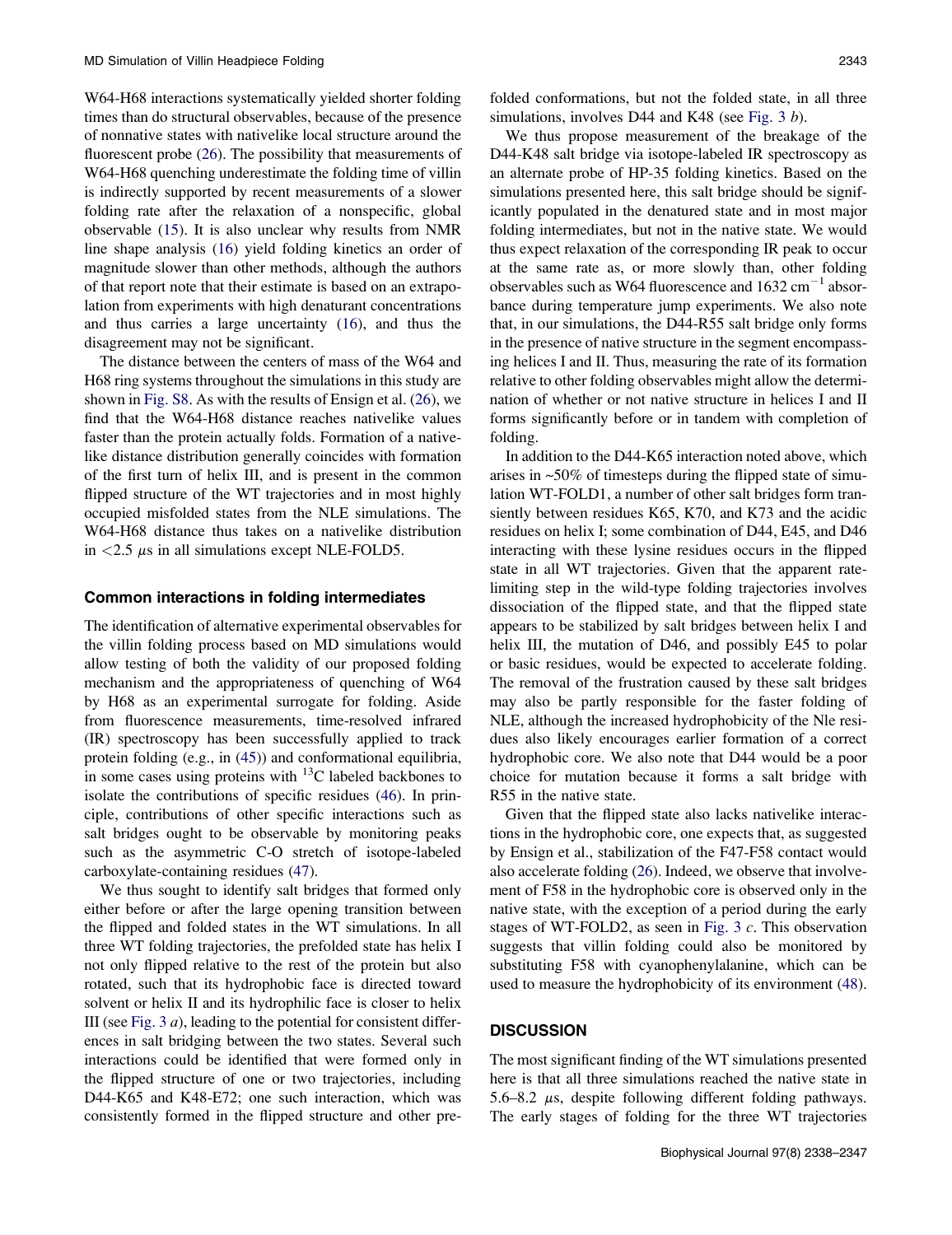<span id="page-6-0"></span>

FIGURE 3 Proposed experimental metrics for villin folding. (a) Clusters 1 and 2 from simulation WT-FOLD1. Hydrophobic, polar, basic, and acidic side chains are shown in white, green, blue, and red, respectively. (b) Density plot showing the formation of the D44-K48 salt bridges throughout the WT simulations; for each 6-ns segment, the fraction of frames with a formed salt bridge  $(<$ 3.5 Å heavy atom distance) is shown. Dashed cyan, yellow, and magenta lines indicate the opening transition, formation of native structure, and final frame, respectively, in each trajectory. (c) Solvent-exposed surface area of the side chain of F58, averaged over 60 ns.

are similar only in that they all show secondary structure formation and hydrophobic collapse (albeit not to nativelike values). In all three, a set of long-lived intermediate states is eventually formed in which native secondary structure is present, but helix I is flipped and rotated relative to helix III, preventing formation of the complete set of hydrophobic interactions present in the native state. All three simulations then proceed to fold after a structural transition in which the three helices dissociate from and then reassociate with each other.

The pattern observed in the WT simulations of independent trajectories showing very different early stages of folding, a series of interconverting folding intermediates, and then a final, consistent transition to the native state, is qualitatively consistent with the folding funnel hypothesis ([49\)](#page-9-0) and energy landscape theory ([28\)](#page-8-0). Indeed, plotting histograms of the number of clusters present in each trajectory as a function of  $Q_{res}$  [\(Fig. S9\)](#page-7-0) illustrates that except for very small values of  $Q_{\text{res}}$  (which are poorly sampled because of the rapid early stages of collapse of the protein), the number of distinct accessible conformations drops with increasing  $Q_{\text{res}}$ , until a single native cluster is observed (or, in the case of WT-FOLD2, two near-native clusters). Energy landscape theory suggests that proteins satisfy the principal of minimal frustration ([28,50](#page-8-0)), and in general we find that the number of nonnative contacts formed during villin folding is significantly less than the number of native contacts formed in the native state (as seen in [Fig. S1\)](#page-7-0). Frustration is, however, still present in the villin structure, and appears to give rise to the flipped intermediate state observed in villin folding, given the presence of nonnative helix I-helix III salt bridging in this intermediate. Interestingly, a general folding mechanism of rapid initial collapse, followed by a variety of different paths as the protein converts between a series of intermediates, and a late transition state giving rise to exponential decay, has previously been suggested based on on-lattice simulations of model proteins ([51\)](#page-9-0).

The mechanism for folding observed in our simulations does not appear to match any of the hypotheses drawn from other recent simulations of villin folding (see [Introduction\)](#page-0-0). Our mechanism most closely resembles the results of implicit solvent Monte Carlo simulations by Yang et al. indicating that the transition state ensemble contains well-formed secondary structure elements but is mostly disordered [\(22](#page-8-0)). However, we observe a transient opening event in all three trajectories in which the radius of gyration spikes sharply, whereas the results of Yang et al. [\(22](#page-8-0)) indicate that the transition state ensemble is only moderately more extended than the native state.

Although we did observe rapid folding to native or nearnative states in two of six simulations of the NLE mutant, the other four trajectories became trapped in nonnative states for periods significantly longer than the expected folding time of the mutant (or even, in several cases, the WT protein). Both effects appear to be largely mediated by the increased hydrophobicity of the Nle residues, as the successful folding trajectories immediately recruit nativelike hydrophobic cores, and the misfolded states contain clusters of hydrophobic residues interacting with both norleucines. In no case is a flipped state resembling the typical folding intermediate from WT simulations observed, suggesting that the free energy surface on which the Nle mutant folds may be substantially different from that of the WT protein due to destabilization of the most favorable set of WT folding intermediates. We note that the presence of several very slow folding pathways for the NLE mutant was also observed by Ensign et al. ([26\)](#page-8-0) using a different force field.

The specific folding times observed in the wild-type simulations are  $\sim$ 2  $\mu$ s slower than the experimentally expected range, although as noted above, the discrepancy may be partially due to a fully extended starting conformation, or may simply be due to the small number of simulations sampled. The possible effects of the starting conformation on folding rates are more apparent in the case of the NLE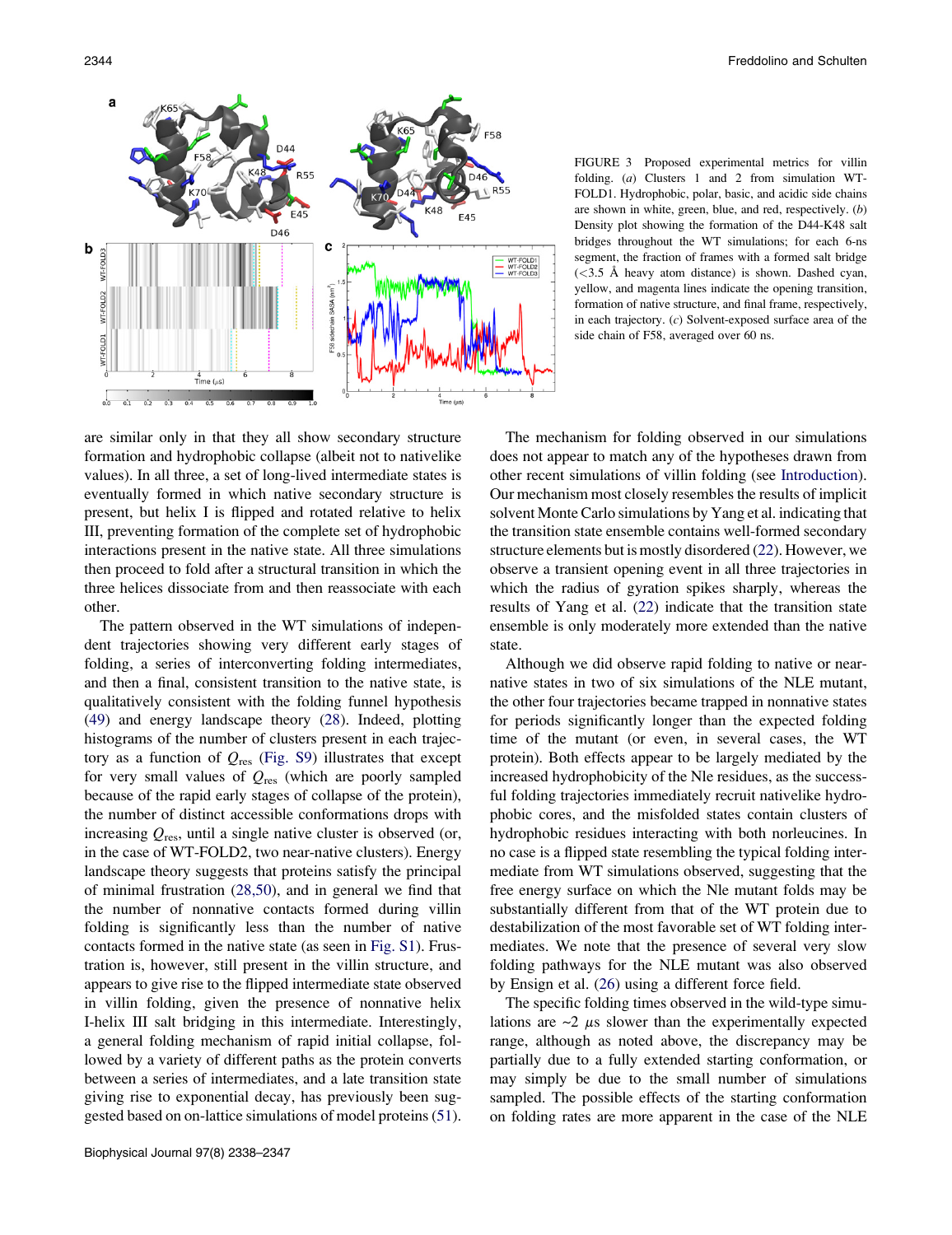<span id="page-7-0"></span>simulations: two trajectories starting from the extended structure reached nativelike states, but none starting from the denatured structure did. Neither of the starting structures used in this study are likely to be representative of conformations occurring in the denatured state ensemble in villin folding experiments, but, as noted above, they do offer starting conformations that avoid unduly biasing the simulation toward rapid folding. Protein folding simulations beginning from more realistic denatured states would be a clear step toward even closer linkage of protein folding simulation and experiment, and would remove one possible cause for discrepancies in folding kinetics, but will only be possible through more detailed experimental data on the denatured state or extensive simulations characterizing it.

Despite the wide variety of folding behaviors exhibited by the WT and NLE trajectories in this study, nativelike interaction distances were usually observed between W64 and H68 after the first few microseconds of simulation. This observation indicates that the corresponding fluorescent probe may underestimate folding times or mask heterogeneity in the folding process by measuring only formation of local native structure around the beginning of helix III, in line with the observation of a slower folding rate in recent temperature jump experiments tracking a global observable ([15\)](#page-8-0). Because the detailed mechanism of W64 fluorescence quenching by the neighboring histidine is not known, it is possible that some sensitivity to the local protein environment allows the quenching to distinguish between the folded structure and folding intermediates, but comparisons to time-resolved data using other folding observables would be needed to verify this possibility ([26\)](#page-8-0). On the other hand, it is also possible that the kinetic discrepancies observed in these simulations (slower than expected folding of WT villin, and very slow folding of the NLE variant) are due to some failure of the MD force field in properly describing the folding process, e.g., due to neglect of atomic polarizability that could affect dipole-dipole interactions along the helical backbone. Certainly, even recent explicit-solvent MD simulations on realistic folding timescales have not always given correct results (e.g., [\(13](#page-8-0))), and even in cases where simulations agree with experiment in terms of structure and kinetics, previous attempts to computationally predict mutations accelerating villin folding have been unsuccessful ([3\)](#page-8-0). MD simulations of loop closure in a model peptide using different force fields have also illustrated that even when different force fields agree with experiment, they may yield different mechanistic details ([52\)](#page-9-0). Molecular dynamics simulations do, however, benefit from ongoing improvements both in the force fields used and the amount of sampling that can be performed, and thus are expected to provide continually more accurate views of processes such as protein folding. In the case of the villin headpiece subdomain, two sets of explicit solvent-folding simulations of the NLE mutant (this work and that of [\(26](#page-8-0))), using different force fields, have both suggested that a frequently used experimental probe for villin folding may overestimate the folding rate of the protein. Our results also suggest a certain overestimate of the folding rate for the WT version of the protein. Importantly, the results provide clear mechanistic detail which can be tested experimentally both to assess the general accuracy of the model for villin folding that we present, and to answer the specific question of whether suggested alternative observables will yield slower folding rates.

Based on our WT trajectories, we propose that monitoring of the D44-K48 interaction using isotope-labeled IR spectroscopy offers an alternative probe that is sensitive to the final folding transition. If our observed folding mechanism is correct, this interaction should relax more slowly than W64-H68 quenching, and more accurately reflect the transition to the native state.

In summary, we have performed what are, to our knowledge, the first complete folding simulations of N68H villin headpiece subdomain in explicit solvent over physically realistic timescales. The use of unbiased, explicit solvent atomistic simulations of folding provided detailed information on the nature of intermediate structures occurring during folding that might be obscured through approximations such as  $G\bar{o}$ potentials, coarse-graining, or implicit solvent models. Three separate trajectories of WT villin reached native states through similar mechanisms, suggesting a class of long-lived intermediate states and revealing the approximate nature of the transition state ensemble. Similar simulations of a fastfolding double-norleucine mutant yielded more heterogeneous behavior, and suggest either inaccuracies in the simulation methods used or the presence of a variety of slower folding pathways, which are masked by the spectroscopic observable used experimentally to monitor folding (as in ([26\)](#page-8-0)). Based on our results, we are able to propose both alternative experimental observables to monitor folding and a pair of mutations that would be expected to accelerate villin folding, in hopes of allowing experimental testing of the folding mechanism we observed for WT villin. As molecular dynamics simulations promise to reach timescales beyond the 50  $\mu$ s covered here and force fields become more accurate, we expect that their utility for studying large conformational transitions such as those involved in protein folding will continue to grow.

## SUPPORTING MATERIAL

Nine figures and three movies are available at [http://www.biophysj.org/](http://www.biophysj.org/biophysj/supplemental/S0006-3495(09)01359-9) [biophysj/supplemental/S0006-3495\(09\)01359-9](http://www.biophysj.org/biophysj/supplemental/S0006-3495(09)01359-9).

The authors thank Professor Martin Gruebele for proposing several folding observables based on the simulation results, and Professor Zan Luthey-Schulten for many helpful discussions.

This work was supported by National Institutes of Health grant No. P41- RR05969 and National Science Foundation grant No. PHY0822613. Computer time was provided by the National Center for Supercomputing Applications through grant No. MCA93S028. P.L.F. was supported by a Beckman Graduate Fellowship from the Beckman Institute at the University of Illinois at Urbana-Champaign.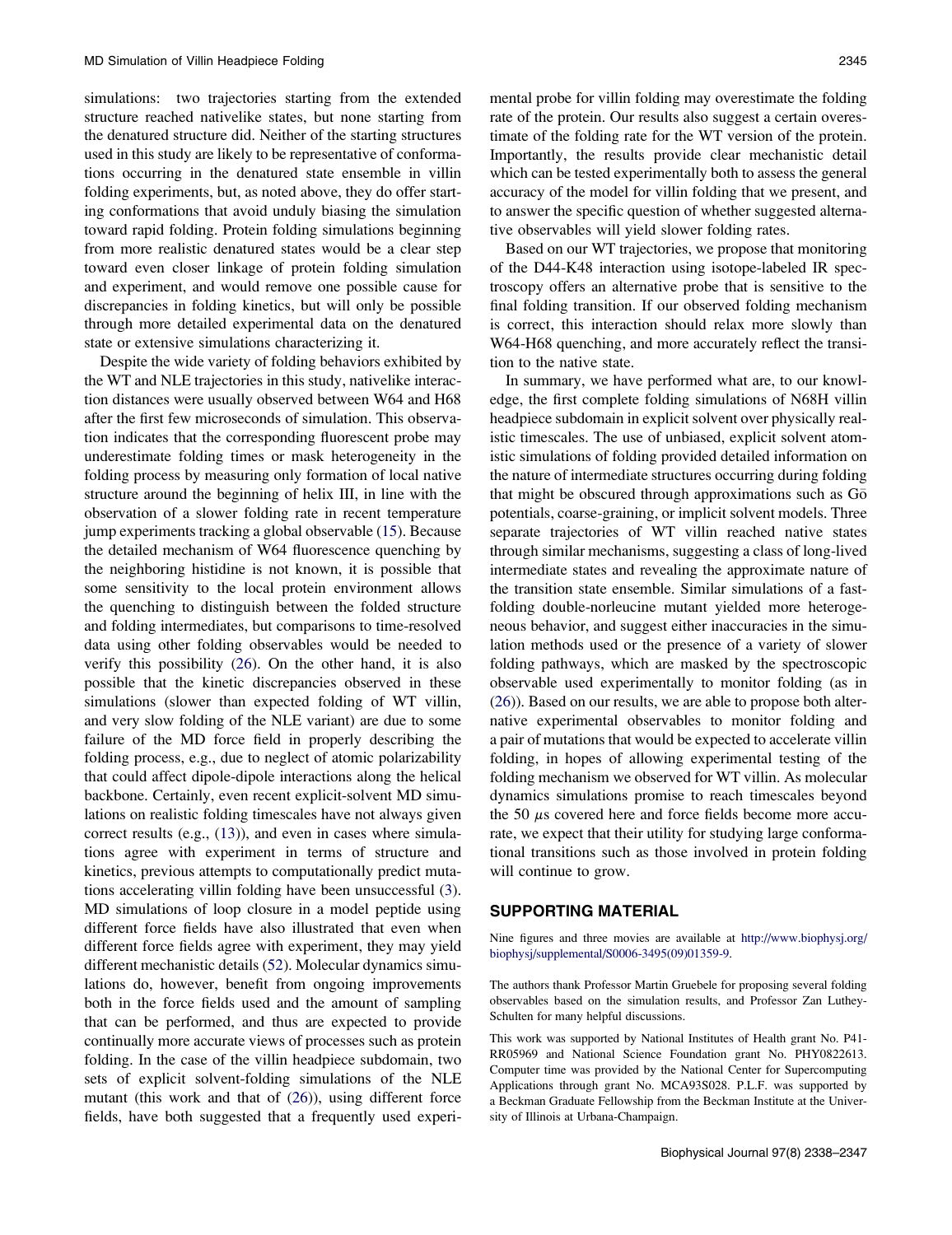#### <span id="page-8-0"></span>**REFERENCES**

- 1. Yang, W. Y., and M. Gruebele. 2003. Folding at the speed limit. Nature. 423:193–197.
- 2. Kubelka, J., J. Hofrichter, and W. A. Eaton. 2004. The protein folding 'speed limit'. Curr. Opin. Struct. Biol. 14:76–88.
- 3. Kubelka, J., W. A. Eaton, and J. Hofrichter. 2003. Experimental tests of villin subdomain folding simulations. J. Mol. Biol. 329:625–630.
- 4. Kubelka, J., T. K. Chiu, D. R. Davies, W. A. Eaton, and J. Hofrichter. 2006. Sub-microsecond protein folding. J. Mol. Biol. 359:546–553.
- 5. Arora, P., T. G. Oas, and J. K. Myers. 2004. Fast and faster: a designed variant of the B-domain of protein A folds in  $3 \mu s$ . Protein Sci. 13:847– 853.
- 6. Wang, T., Y. Zhu, and F. Gai. 2004. Folding of a three-helix bundle at the folding speed limit. J. Phys. Chem. B. 108:3694–3697.
- 7. Zhou, R., and B. J. Berne. 2002. Can a continuum solvent model reproduce the free energy landscape of a  $\beta$ -hairpin folding in water? *Proc.* Natl. Acad. Sci. USA. 99:12777–12782.
- 8. Zhou, R. 2003. Free energy landscape of protein folding in water: explicit vs. implicit solvent. Proteins. 53:148–161.
- 9. Juraszek, J., and P. G. Bolhuis. 2006. Sampling the multiple folding mechanisms of Trp-cage in explicit solvent. Proc. Natl. Acad. Sci. USA. 103:15859–15864.
- 10. Paschek, D., S. Hempel, and A. E. Garca. 2008. Computing the stability diagram of the Trp-cage miniprotein. Proc. Natl. Acad. Sci. USA. 105:17754–17759.
- 11. Sanbonmatsu, K. Y., and A. E. Garca. 2002. Structure of Met-enkephalin in explicit aqueous solution using replica exchange molecular dynamics. Proteins. 46:225–234.
- 12. Zhou, R., B. J. Berne, and R. Germain. 2001. The free energy landscape for b-hairpin folding in explicit water. Proc. Natl. Acad. Sci. USA. 98:14931–14936.
- 13. Freddolino, P. L., F. Liu, M. Gruebele, and K. Schulten. 2008. Tenmicrosecond MD simulation of a fast-folding WW domain. Biophys. J. 94:L75–L77.
- 14. McKnight, C. J., D. S. Doering, P. T. Matsudaira, and P. S. Kim. 1996. A thermostable 35-residue subdomain within villin headpiece. J. Mol. Biol. 260:126–134.
- 15. Bunagan, M. R., J. Gao, J.W. Kelly, and F. Gai. 2009. Probing the folding transition state structure of the villin headpiece subdomain via side chain and backbone mutagenesis. J. Am. Chem. Soc. 131:7470–7476.
- 16. Wang, M., Y. Tang, S. Sato, L. Vugmeyster, C. J. McKnight, et al. 2003. Dynamic NMR line-shape analysis demonstrates that the villin headpiece subdomain folds on the microsecond time scale. J. Am. Chem. Soc. 125:6032–6033.
- 17. Buscaglia, M., J. Kubelka, W. A. Eaton, and J. Hofrichter. 2005. Determination of ultrafast protein folding rates from loop formation dynamics. J. Mol. Biol. 347:657–664.
- 18. Fernandez, A., M. Y. Shen, A. Colubri, T. R. Sosnick, R. S. Berry, et al. 2003. Large-scale context in protein folding: villin headpiece. Biochemistry. 42:664–671.
- 19. Jang, S., E. Kim, S. Shin, and Y. Pak. 2003. Ab initio folding of helix bundle proteins using molecular dynamics simulations. *J. Am. Chem.* Soc. 125:14841–14846.
- 20. Lei, H., and Y. Duan. 2007. Two-stage folding of HP-35 from ab initio simulations. J. Mol. Biol. 370:196–206.
- 21. Lei, H., C. Wu, H. Liu, and Y. Duan. 2007. Folding free-energy landscape of villin headpiece subdomain from molecular dynamics simulations. Proc. Natl. Acad. Sci. USA. 104:4925–4930.
- 22. Yang, J. S., S. Wallin, and E. I. Shakhnovich. 2008. Universality and diversity of folding mechanics for three-helix bundle proteins. Proc. Natl. Acad. Sci. USA. 105:895–900.
- 23. Lei, H., X. Deng, Z. Wang, and Y. Duan. 2008. The fast-folding HP35 double mutant has a substantially reduced primary folding free energy barrier. J. Chem. Phys. 129:155104–155107.
- 24. Duan, Y., and P. A. Kollman. 1998. Pathways to a protein folding intermediate observed in a  $1-\mu s$  simulation in aqueous solution. Science. 282:740–744.
- 25. Zagrovic, B., C. D. Snow, M. R. Shirts, and V. S. Pande. 2002. Simulation of folding of a small  $\alpha$ -helical protein in atomistic detail using worldwide-distributed computing. J. Mol. Biol. 323:927–937.
- 26. Ensign, D. L., P. M. Kasson, and V. S. Pande. 2007. Heterogeneity even at the speed limit of folding: large-scale molecular dynamics study of a fast-folding variant of the villin headpiece. J. Mol. Biol. 374:806– 816.
- 27. Jayachandran, G., V. Vishal, and V. S. Pande. 2006. Using massively parallel simulation and Markovian models to study protein folding: examining the dynamics of the villin headpiece. J. Chem. Phys. 124:164902.
- 28. Onuchic, J. N., Z. Luthey-Schulten, and P. G. Wolynes. 1997. Theory of protein folding: the energy landscape perspective. Annu. Rev. Phys. Chem. 48:545–600.
- 29. Phillips, J. C., R. Braun, W. Wang, J. Gumbart, E. Tajkhorshid, et al. 2005. Scalable molecular dynamics with NAMD. J. Comput. Chem. 26:1781–1802.
- 30. Andersen, H. C. 1983. RATTLE: a ''velocity'' version of the SHAKE algorithm for molecular dynamics calculations. J. Chem. Phys. 52: 24–34.
- 31. Miyamoto, S., and P. A. Kollman. 1993. SETTLE: an analytical version of the SHAKE and RATTLE algorithm for rigid water models. J. Comput. Chem. 13:952–962.
- 32. MacKerell, Jr., A. D., M. Feig, and C. L. Brooks, III. 2004. Extending the treatment of backbone energetics in protein force fields: limitations of gas-phase quantum mechanics in reproducing protein conformational distributions in molecular dynamics simulations. J. Comput. Chem. 25:1400–1415.
- 33. Chiu, T. K., J. Kubelka, R. Herbst-Irmer, W. A. Eaton, J. Hofrichter, et al. 2005. High-resolution x-ray crystal structures of the villin headpiece subdomain, an ultrafast folding protein. Proc. Natl. Acad. Sci. USA. 102:7517–7522.
- 34. Humphrey, W., A. Dalke, and K. Schulten. 1996. VMD—visual molecular dynamics. J. Mol. Graph. 14:33–38.
- 35. Frishman, D., and P. Argos. 1995. Knowledge-based secondary structure assignment. Proteins. 23:566–579.
- 36. Eastwood, M. P., C. Hardin, Z. Luthey-Schulten, and P. G. Wolynes. 2001. Evaluating protein structure-prediction schemes using energy landscape theory. IBM J. Res. Develop. 45:475–497.
- 37. van der Spoel, D., E. Lindahl, B. Hess, G. Groenhof, A. E. Mark, et al. 2005. GROMACS: fast, flexible, and free. J. Comput. Chem. 26:1701– 1718.
- 38. Daura, X., K. Gademann, B. Jaun, D. Seebach, W. F. van Gunsteren, et al. 1999. Peptide folding: when simulation meets experiment. Angew. Chem. Int. Ed. 38:236–240.
- 39. Shen, M.-y., and K. F. Freed. 2002. Long time dynamics of Met-encephalin: comparison of explicit and implicit solvent models. Biophys. J. 82:1791–1808.
- 40. Feller, S. E., R. W. Pastor, A. Rojnuckarin, S. Bogusz, and B. R. Brooks. 1996. Effect of electrostatic force truncation on interfacial and transport properties of water. J. Phys. Chem. 100:17011–17020.
- 41. Zagrovic, B., and V. Pande. 2003. Solvent viscosity dependence of the folding rate of a small protein: distributed computing study. J. Comput. Chem. 24:1432–1436.
- 42. Tang, Y., D. Rigotti, R. Fairman, and D. Raleigh. 2004. Peptide models provide evidence for significant structure in the denatured state of a rapidly folding protein: the villin headpiece subdomain. Biochemistry. 43:3264–3272.
- 43. Havlin, R. H., and R. Tycko. 2005. Probing site-specific conformational distributions in protein folding with solid-state NMR. Proc. Natl. Acad. Sci. USA. 102:3284–3289.
- 44. Freddolino, P. L., S. Park, B. Roux, and K. Schulten. 2009. Force field bias in protein folding simulations. Biophys. J. 96:3772–3780.